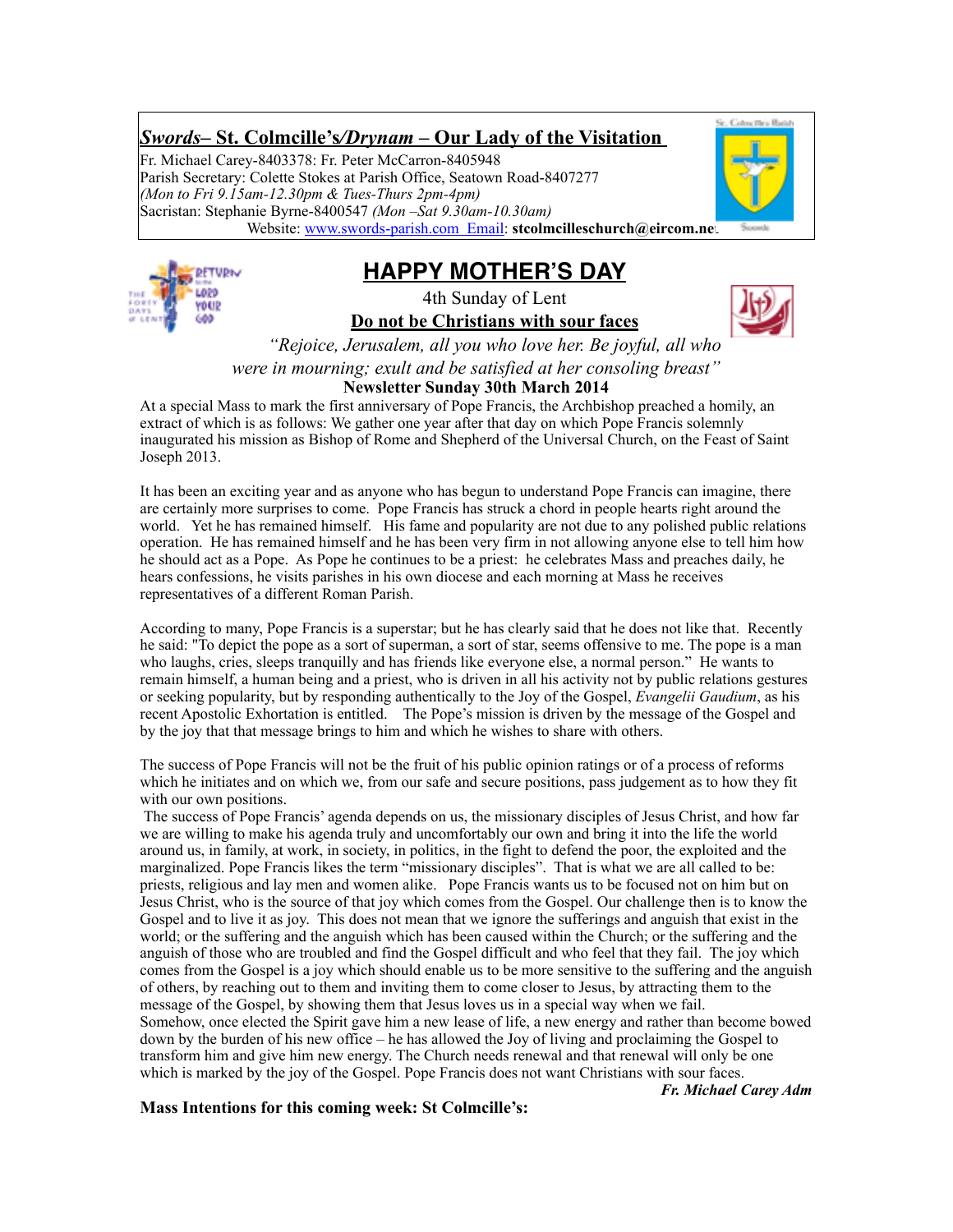**Mon** 8.00 am Michael, Bridie & Francis Layden **Sat 6.30pm** Phyllis Duffy **Mon** 10.00am Peter Vecchio **Tues** 8.00 Special intention **Sun 8.30am** David McDonnell **Tues** 10.00am Special Intention **Sun 10.00am**Mary Stafford **Wed** 8.00am Vera Dowling **Sun 11.30am** Dr Frank McC **Wed** 10.00am JC Savage Josie Brangan Medicines 8.00am Danny Webb **Sun 7.30** Tom Noctor **Thurs** 8.00am Danny Webb **Thurs** 10.00am Dr Frank McCarthy **Fri** 8.00am Altar List of the Dead **Fri** 10.00am Altar List of the Dead **Sat** 10.00am Jim Maguire

#### **Church of the Visitation Drynam** *The Visitation of the BVM*

**Sun 11.30am Dr Frank McCarthy**<br>Josie Brangan MM

Mass will be broadcast on RTÉ Raidió na Gaeltachta from here, Church of Our lady of the Visitation, Drynam at 11:00 AM on Sunday 6th April.



How we respond to pressure can vary very much from person to person. In John's Gospel, there are two related stories of men being healed, one in chapter 5 and the other in chapter 9, today's reading. The man at the pool eventually betrays Jesus. The man born blind resists pressure and even grows on the strength of it. Part of his energy comes from his experience – no matter what others may say about Jesus, he himself once was blind and now he sees! His courageous attachment to what he knows from his personal encounter with Jesus leads eventually to a full act of faith.

**Prayer -** Faithful God, you call us to be faithful even in times of trial. Teach us

to embrace the challenge of faith today, that we may have the courage

to grow and give courage to others by our witness.

# **Bethany Bereavement Support Group**

Bethany trained members are available to provide support to those grieving after the loss of a loved one. The Group meet on the second and last Monday of each month from 7.30 - 8.30 p.m. at the Parish Office, Parochial House, Seatown Road .Next Meeting 31st March. For further information please 'phone Mary 8402652 or Brid 086 6006397 after 6 p.m.

# **ADMINISTRATOR'S COLUMN**

*Antiphon - "The Lord anointed my eyes: I went, I washed, I saw and I believed in God."* 



May the blessing of the Divine Be an especially bright benediction Upon mothers everywhere On your blessed day On Mother's Day!

# **Easter Bouquet Cards**

These cards are now available for sale in the Sacristy and Parish Office. They cost  $\epsilon$ 5 each and the Mass will be offered on Easter Vigil/Sunday. They make a lovely Easter gift especially if you would like to send one abroad

# **Easter Triduum**

We are rapidly approaching the Triduum – the highlight of the year. The liturgies involve a lot of participation by the different Ministry Groups. If you are around the weekend of April 20<sup>th</sup>, please volunteer or accept the invitation to participate. Holy Thursday involves the washing of feet. Very few like 'to do' this but it is a powerful statement – why not offer? You can give your name to myself; Fr. Peter (Drynam); Colette or Stephanie. It would make for a nice gift to the Lord at Easter!!



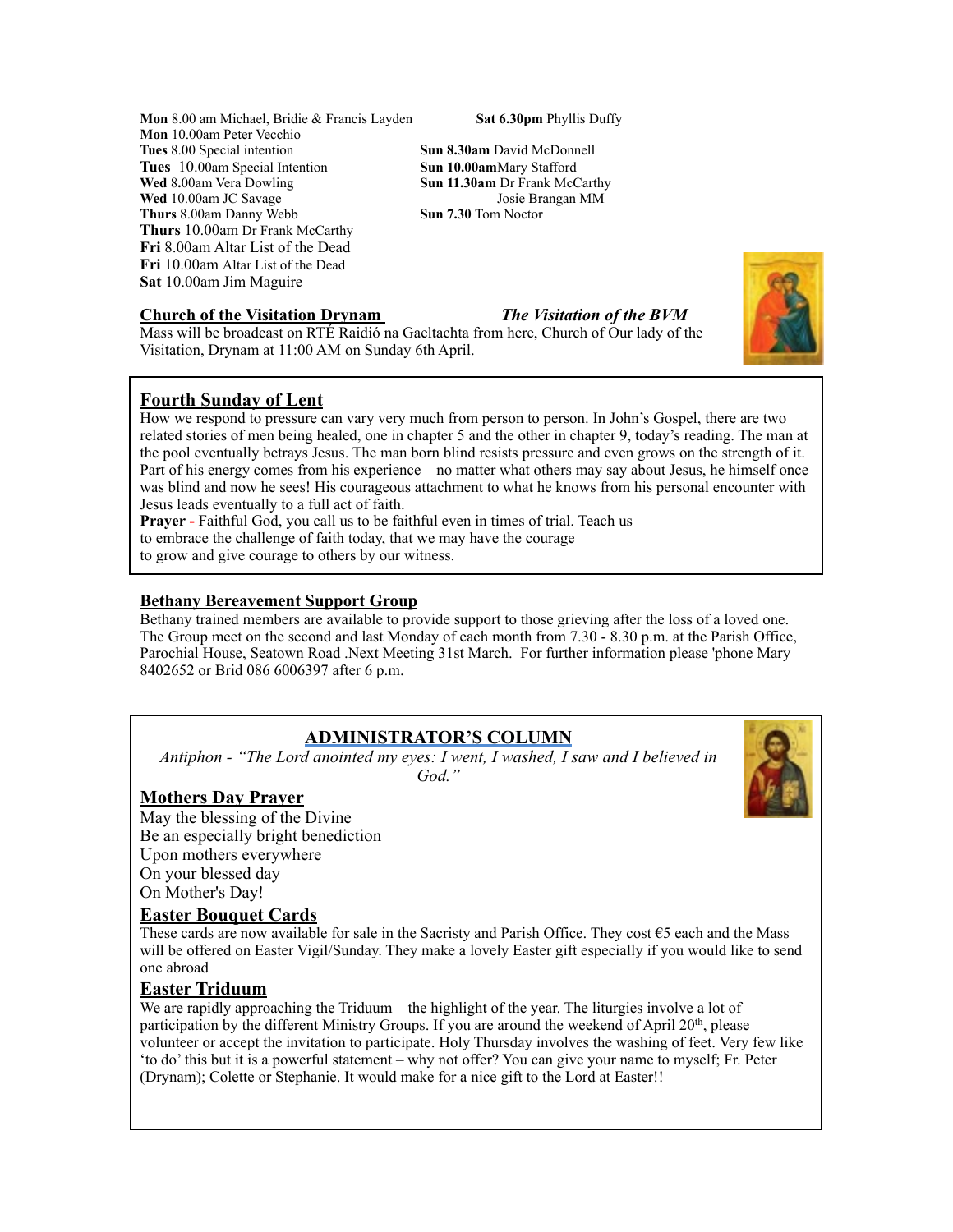# **Confession**

When we examine our conscience prior to going to Confession, we usually ask ourselves, 'What sins have I committed?' We rarely look at our sins of omission, which may well be our worst sins. We may think we are good simply because we don't do anyone any harm, But what about the good we fail to do? From a Christian point of view, there is only one real failure in life – the failure to love. If one's love is active, failure to reach perfection in other areas of one's life will be forgiven. But there is no substitute for active love.

### **Holiday**

There are still a number of places available for our Parish Holiday. As I said it's a lovely and safe way of travelling for anyone who hasn't holidayed anywhere in a while and we are going to a lovely part of Italy. The hotel has a swimming pool and a private beach. See box in newsletter

**A REFLECTIVE SENTENCE**: Wherever there is love, there is trinity: a lover, a beloved, and a fountain of love. St. Augustine 354-430

# **Sacrament if Reconciliation**

Lent is a Penitential Season and therefore the Sacrament of Penance is very much part of it. A reminder of Confession times will not go amiss.

**St. Colmcille's** –Saturday morning from 10.30am to 11.30am and Saturday evening from 6.00pm to 6.20pm.

**Drynam**: - Mon; Tues; Wed and Fri after the 9.20am Mass

Details of Holy Week Penitential Services to follow late

# **Ministers of the Word –** *St. Colmcille's*



All Ministers of the Word in St. Colmcille's are invited to 75 minutes of prayer, practical considerations and light refreshments on Wednesday 2nd April at 7.30pm in the Parish Church. I would really appreciate if you could make this gathering- it will also be used to arrange the Easter Timetable

# **Living the Paschal Mystery**

Worship, is far more than attendance and involvement in ritual acts, as important as that is. Worship includes a mission to reach out to others who are need of spiritual insight, a deepened faith, or healing in any way. Authentic worship always requires a response of charity on behalf of others. Authentic worship includes an encounter with the One who gives us sight, but then it must lead us to reach out to others with a healing hand, bringing them to see and believe too.

# **SPLENDOURS OF VENETO based in Sottomarina**

**Swords/Drynam Parish Holiday** *Tues 3rd – Tues10th June 2014, Adriatic Coast*

*Chioggia is a quaint picturesque town on the Venetian lagoon about 25km south of Venice. It is in fact known as "Little Venice" because of its narrow streets, hump back canalsand is completely unspoilt and full of character. A bridge leads to the neighbouring island of Sottomarina with its long sandy beaches bordering the Adriatic. This is where we will be based for the weekPrice: €870.00 per person sharing*

Price includes: Return flights Dublin-Venice 7 nights' accommodation : 4 star hotel; half board; B&B and Dinner., Day excursion to Venice by boat and day excursions to Ravenna and Padua

Extras**:** Single room supplement €25.00 per night for duration of stay Airport taxes: €85.00. baggage fee €40 Insurance:  $€36.00$  (66+double premium applies)

*. Please contact Colette at the Parish Office for booking (€250 deposit per person). Balance 10 weeks before departure. For more details telephone Colette: 8407277. Brochures at back of Church.*